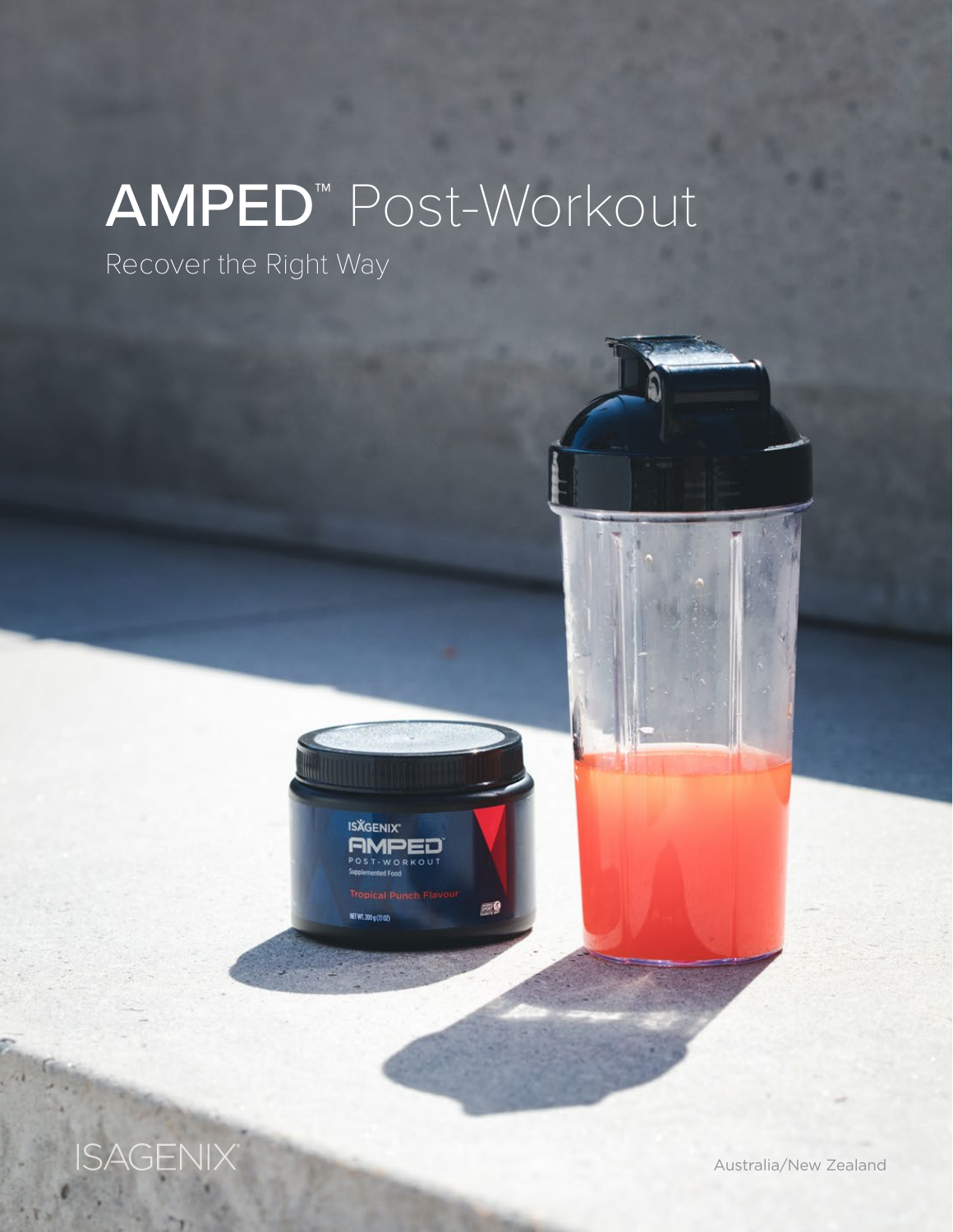### Your AMPED Post-Workout Guide

This digital toolkit is designed to help you:

- **• SHARE** features and benefits of AMPED Post-Workout confidently.
- **• ACCESS** all the resources images, FAQs, infographics and more you need to educate yourself and others.
- **• GROW** your existing business with step-by-step advice on how to share AMPED Post-Workout with your organization.

### Table of Contents

- **3 |** Meet AMPED Post-Workout
- **4 |** Product Information
- **5** | Cleanse Day Tracker
- **6 | Nutrient Timing Schedule**
- **7 |** Social Media Content

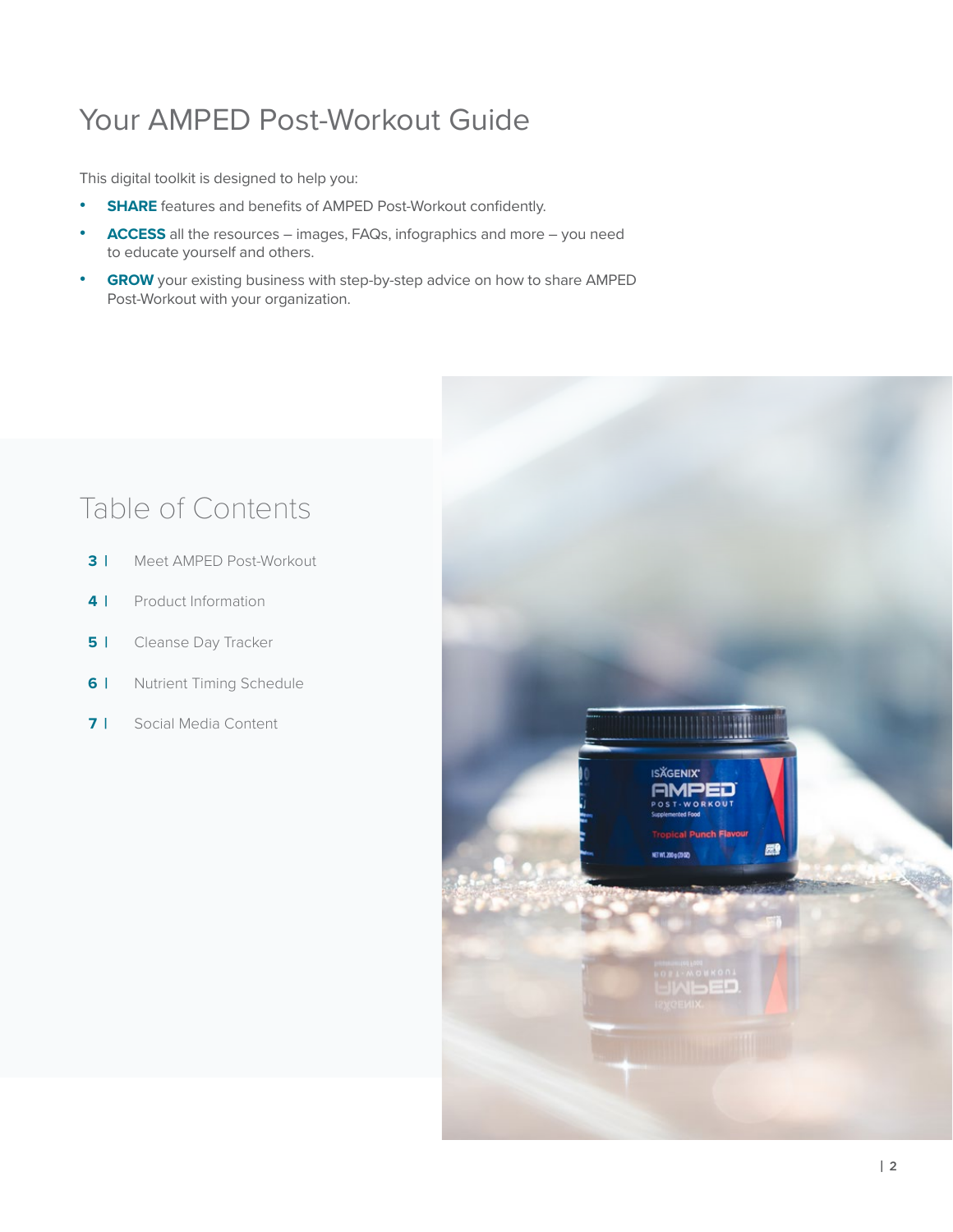



### Better, Faster Recovery

While getting the right amount of protein in your diet is key to supporting muscle recovery after exercise, research suggests there is more we can do to help support the **repair and recovery** of muscle tissue following intense exercise.

AMPED Post-Workout was formulated with **natural ingredients** including tart cherry, curcumin, astaxanthin and collagen peptides to provide greater support for recovery after training. These unique ingredients work together to support performance, recovery and relief from exercise-related joint and muscle soreness.

Benefiting weekend warriors and elite athletes alike, AMPED Post-Workout can **support your body's recovery post-workout**  and reduce the nagging soreness that accompanies a good training session.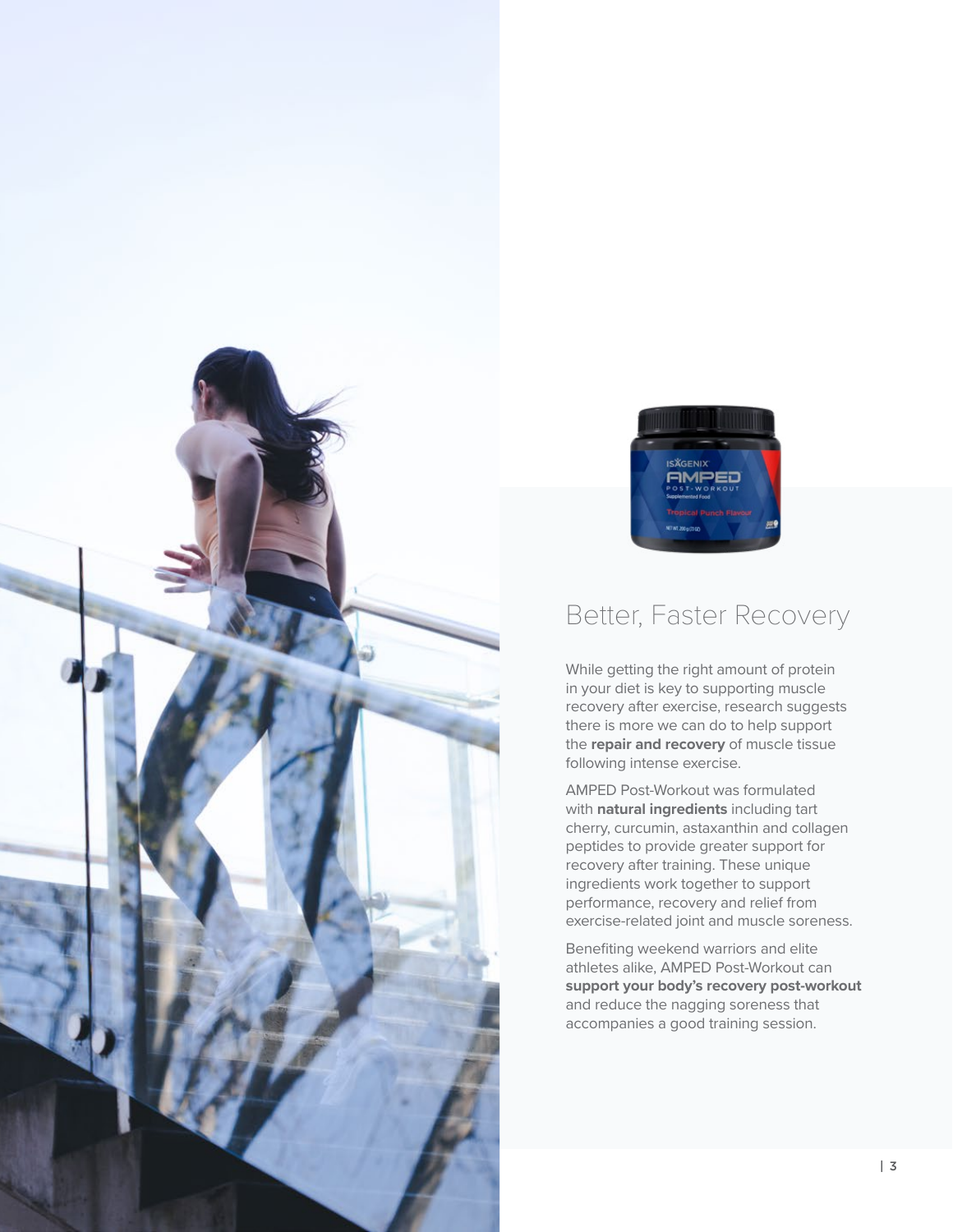## AMPED™ Post-Workout

AMPED™ Post-Workout is designed to prevent that super sore feeling after an intense or new workout, that leaves you feeling deflated and unmotivated for days.

Make the most of the crucial time after your workout with clean, natural ingredients targeted to rebuild muscle, improve recovery and support better joint health from AMPED Post-Workout.

### Potent Phytonutrients and Functional Ingredients

#### **Tart Cherry**

Contains flavonoids like anthocyanins that can help athletes and exercise enthusiasts recover faster from exhaustive exercise.

#### **Turmeric**

Contains curcumin to help reduce exerciseinduced muscle soreness.

#### **Astaxanthin**

Helps improve exercise efficiency, performance, and recovery due to its potent free-radicalscavenging effects in cells.

#### **Collagen**

Building blocks of cartilage, helps reduce activity-related joint soreness.

### AMPED Post-Workout

- **•** High-potency tart cherry, turmeric, astaxanthin and specialised collagen peptides.
- **•** 35 calories.
- **•** Collagen for joint health.
- **•** Made with natural ingredients. No artificial colours, flavours or sweeteners.
- **•** Delicious Tropical Punch flavour.
- **•** Mixes easily in water.

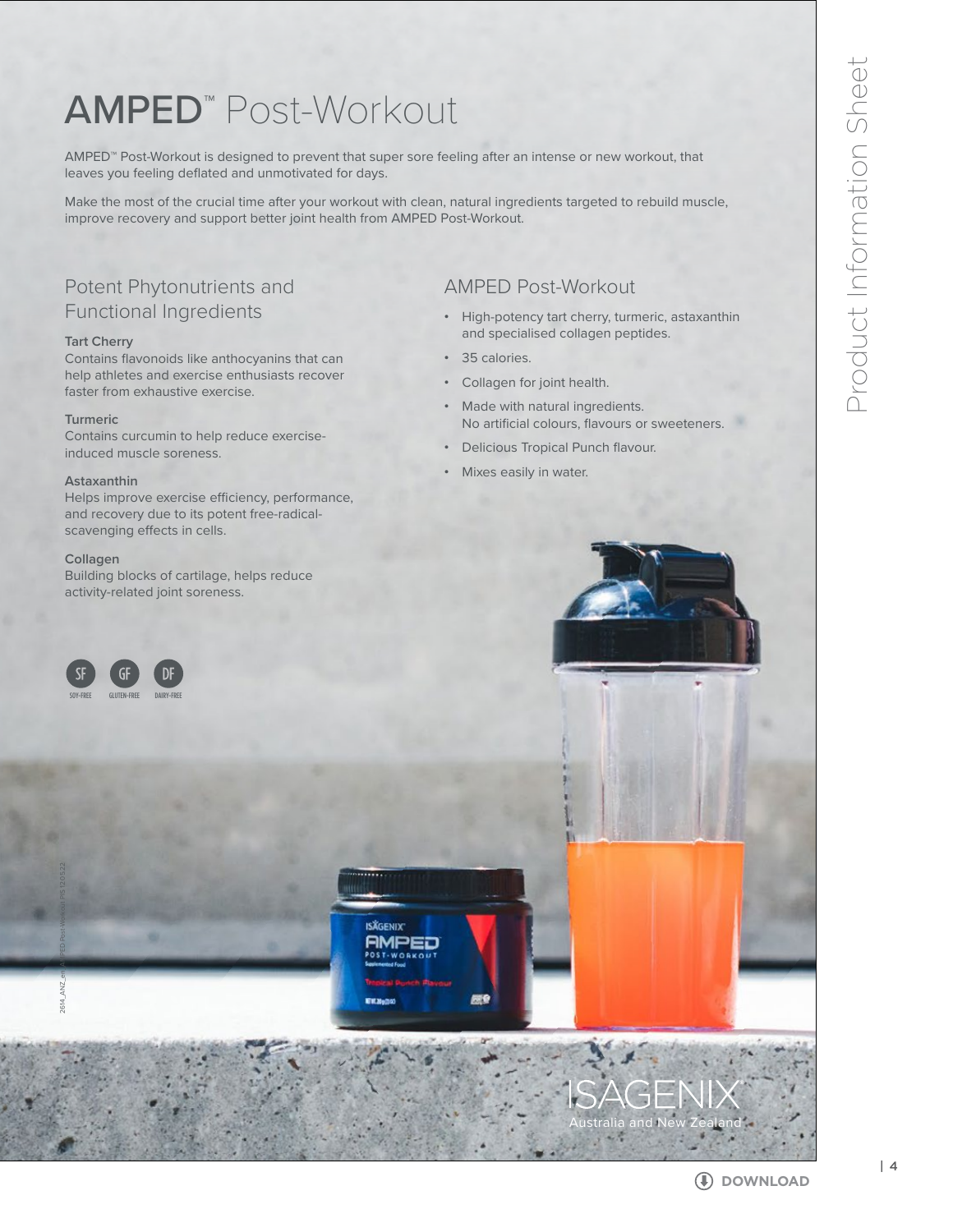

\$46.00 | BV 24 Preferred Customer Pricing Australia

New Zealand

\$59.99 | BV 25 Preferred Customer Pricing

### 10 CLEANSE CREDITS PER CLEANSE DAY

With nutritional support from **Cleanse for Life™**, **Ionix® Supreme**, and 10 credits to spend during a Cleanse Day, you can choose between these amazing products to curb cravings, nourish your body, and support a better overall experience.

Track your Cleanse Credits progress in the graph below!

### **0** CREDITS

- Coffee (black)
- Black, green, or herbal tea
- Water, still or sparkling

### **2** CREDITS

- Isagenix Snacks™ (2 wafers)
- Organic Greens
- $\cdot$  e+
- Collagen Bone Broth
- Collagen Elixir
- IsaDelight™ Chocolates
- AMPED™ NOx
- AMPED™ Nitro
- AMPED™ BCAA Plus
- AMPED™ Post-Workout

Monthly Cleanse Day Tracker Check one box for each credit consumed during a Cleanse Day.



*Values are determined through a proprietary Isagenix System and are not linked to values in other food-scoring systems. While most healthy adults can consume up to 400 milligrams of caffeine per day, you should monitor your caffeine intake on Cleanse Days and consider your personal tolerance when choosing caffeinated snack options.*

### **1** CREDIT

- BĒA™ Sparkling Energising Drink
- AMPED™ Hydrate

### **3** CREDITS

- Harvest Thins™
- Whey Thins™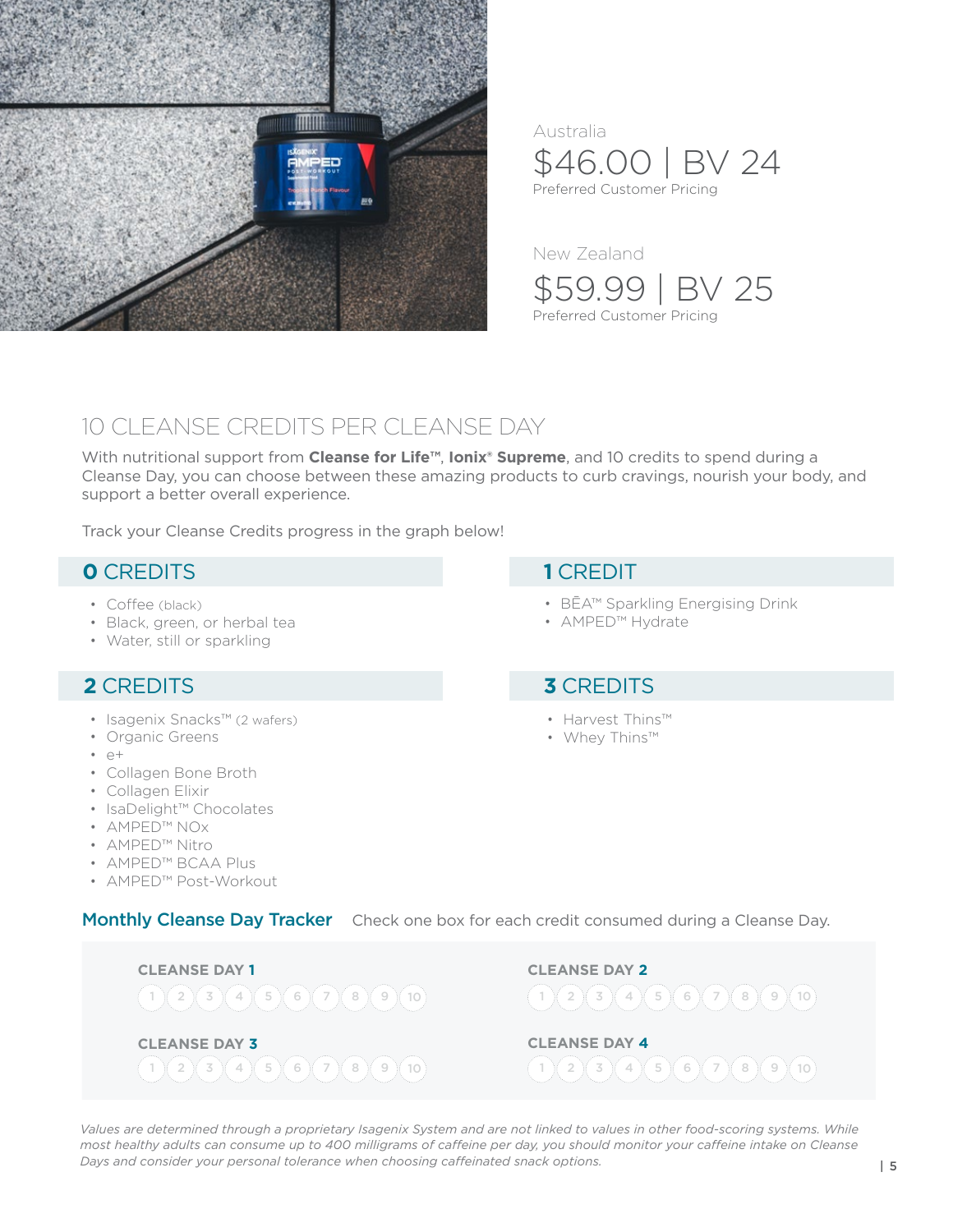

### Nutrient Timing

Workouts don't start and finish in the gym or at the park.

Maximise every workout with our full range of AMPED products, designed to help prevent that super sore feeling after an intense or new workout, that leaves you feeling deflated and unmotivated for days.

#### **PRE-WORKOUT**



**AMPED™ Nitro**  AMPED Nitro is designed to offer athletic support by preparing your body before a workout and helping to improve performance.



### **AMPED™ NOx**

Contains fruit and vegetable extracts designed to support nitric oxide production and support blood flow for delivery of oxygen to cells.

### **MID-WORKOUT**



### **AMPED™ BCAA Plus**

Reduce muscle fatigue by topping up some of the most important amino acids for supporting muscle, the branched-chain amino acids leucine, isoleucine and valine.



**AMPED™ Hydrate** 

Supports hydration and recovery by replacing fluids and electrolytes lost during activity to help sustain performance.

#### **POST-WORKOUT**



#### **AMPED™ Post-Workout**

Make the most of the crucial time after your workout with clean, natural ingredients targeted to rebuild muscle, improve recovery and support better joint health.